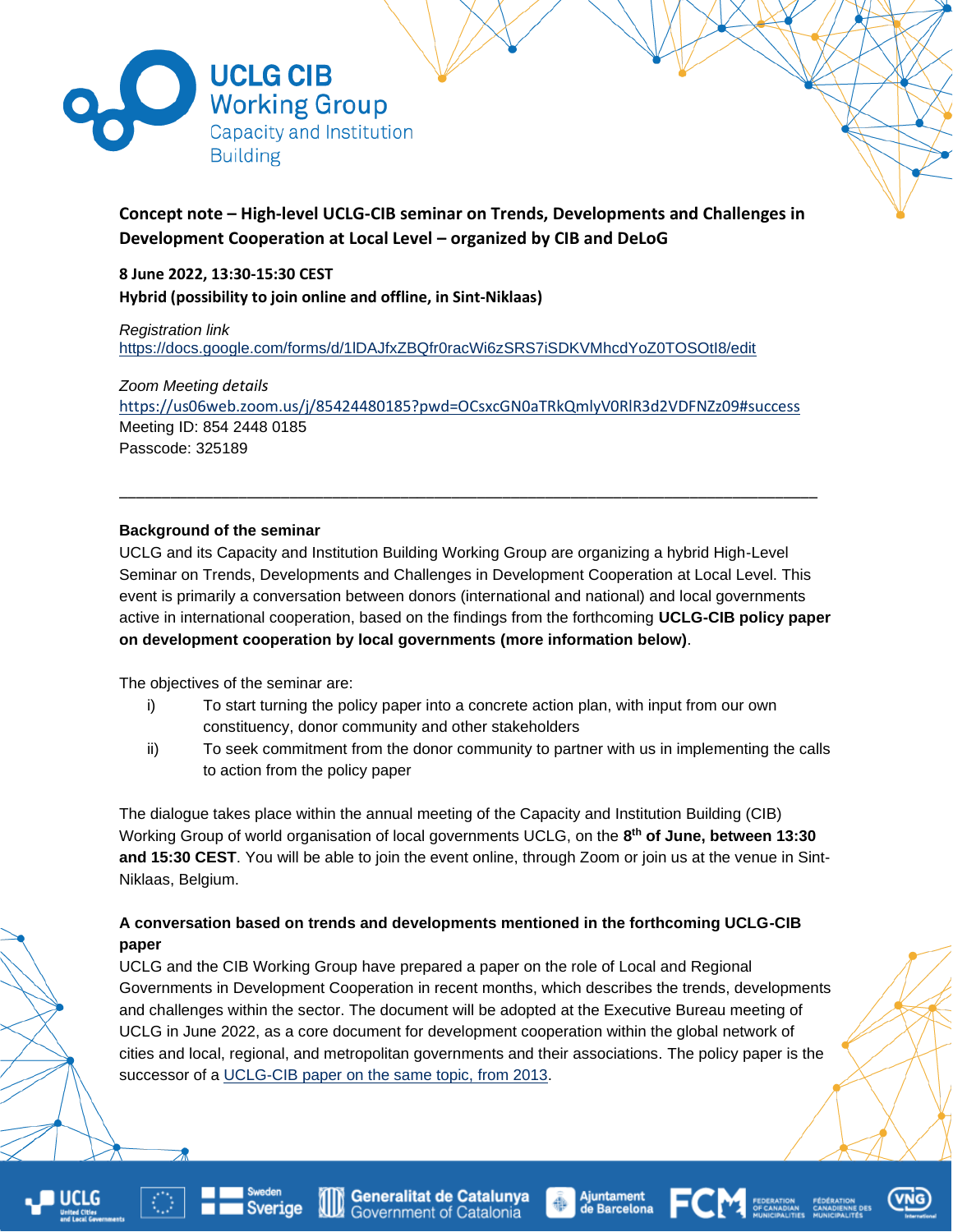

### **The 2022 policy paper in brief**

The forthcoming paper describes some of the global challenges that we face and how these affect development cooperation, including climate change, conflict and humanitarian crises and COVID and its aftermath. It underlines that in this complex context, cities, local, regional and metropolitan governments, and associations of local government, are strategically positioned to contribute address global development issues.

To respond to contextual changes and to the evolution of decentralized cooperation, LRGs and their associations have to be more recognized, engaged, and enabled as strategic actors and key partners in development cooperation.

More concretely, the paper calls to action through the following 6 objectives:

- 1. Push for More Recognition, and with Real Means, for Local and Regional Governments to Address Global Challenges
- 2. Make Decentralized Cooperation a Fully Recognized and Resourced Development Cooperation Approach
- 3. Make Decentralized Cooperation More Effective, Professional, and Innovative
- 4. Further Engage Decentralized Cooperation in the Financing Sphere
- 5. Help Create More Integrated Development Cooperation between all Countries and Actors
- 6. Foster Stronger Public Support for Decentralized Cooperation

Please note: you will find policy paper attached to the CIB circular of 26 May 2022, in EN, FR and ES.

#### **Draft agenda of the High-Level Seminar**

|             | Opening remarks by Emilia Sáiz, Secretary General of UCLG<br>Panel: Priorities within our sector- now and in the future<br>$\bullet$<br>Moderator: Sebastien Hamel, senior consultant and former co-chair of CIB<br>Mr. Andrea Ferrari-Bravo, Head of Sector of Local Authorities, DG INTPA, European<br>❖<br>Commission<br>Mr. Jan van der Poel, senior policy advisro, Federal Government of Belgium (TBC)<br>❖<br>Ms. Hemanthi Goonasekera, Secretary General of the Federation of Sri Lankan Local<br>❖<br><b>Government Authorities</b><br>Ms. Tonni Brodber, UN Women (TBC)<br>❖ |
|-------------|----------------------------------------------------------------------------------------------------------------------------------------------------------------------------------------------------------------------------------------------------------------------------------------------------------------------------------------------------------------------------------------------------------------------------------------------------------------------------------------------------------------------------------------------------------------------------------------|
| 14:30-15:15 | Workshops: moving from policy to implementation<br>Action-oriented sessions, with presentations from either donors or implementing organisations,<br>in each workshop                                                                                                                                                                                                                                                                                                                                                                                                                  |





**Ajuntament<br>de Barcelona**